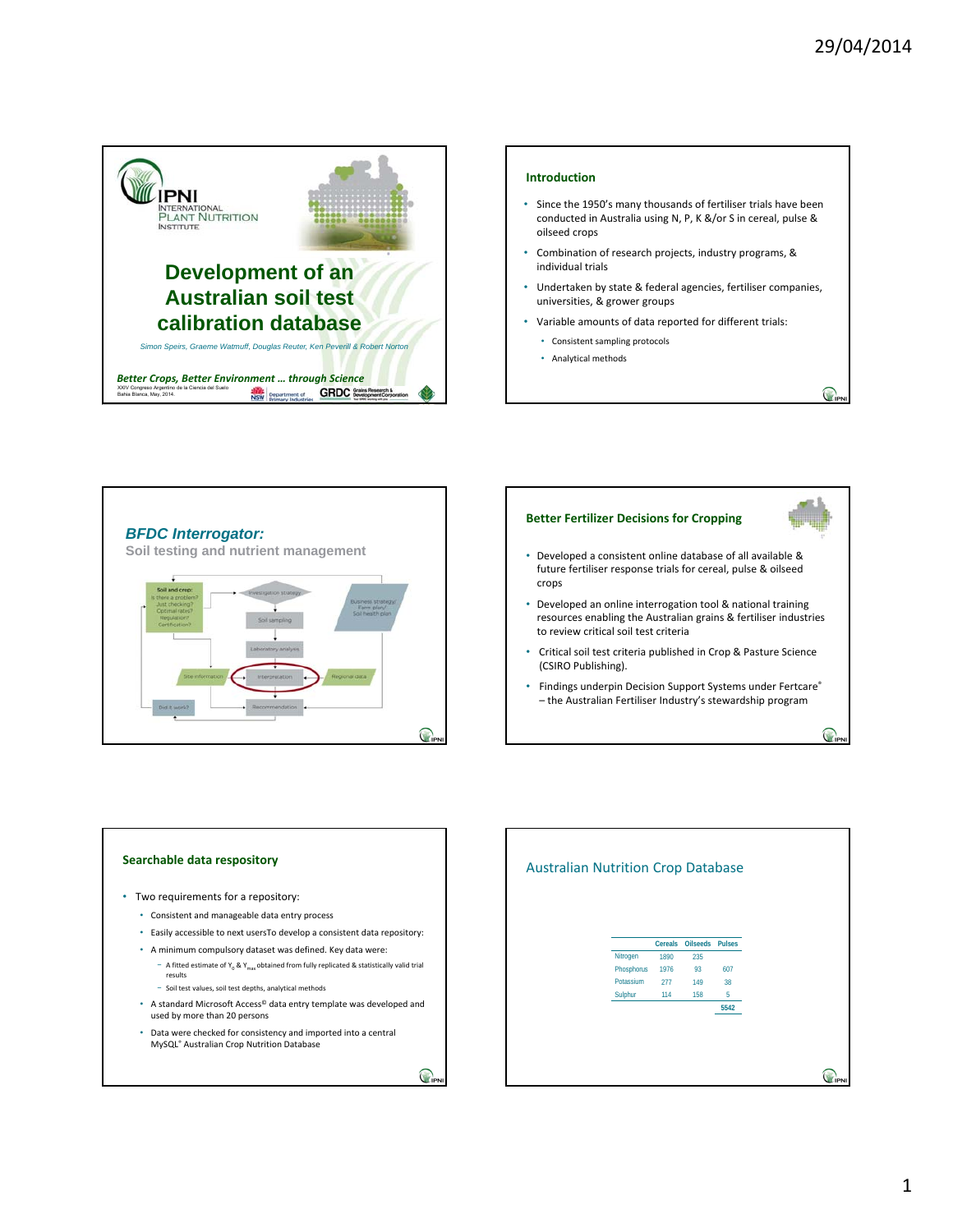### **Minimum data requirements**

- Location & soil type (ASC)
- Crop species, variety,
- sowing dates, harvest dates.
- Treatments described (4Rs)
- Statistically valid
- Yields recorded
- Able to fit  $Y_0$  and  $Y_{\text{max}}$  to generate relative yield – Mitscherlich, quadraticm parabolic, square root.
	- $-$  RY% = 100\*Y<sub>0</sub>/Y<sub>max</sub>
- Recognized soil test & recorded sample depth!!!!!

 $\bigcirc$ 

(2). d

ink you sh<br>olicit here i

C

**Project background** • What - to provide independent, consistent soil test calibrations • **Why** — ensure consistent understandings of critical levels and their modifying factors reducing confusion, increasing trust and ensuring well-informed fertiliser investments.  $\frac{d}{dx}$   $\frac{d}{dx}$   $\frac{d}{dx}$   $\frac{d}{dx}$   $\frac{d}{dx}$   $\frac{d}{dx}$   $\frac{d}{dx}$   $\frac{d}{dx}$   $\frac{d}{dx}$   $\frac{d}{dx}$   $\frac{d}{dx}$   $\frac{d}{dx}$   $\frac{d}{dx}$   $\frac{d}{dx}$   $\frac{d}{dx}$   $\frac{d}{dx}$   $\frac{d}{dx}$   $\frac{d}{dx}$   $\frac{d}{dx}$   $\frac{d}{dx}$   $\frac{d}{dx}$   $\frac{d}{dx}$   $\mathbb{R}^m$  and critical ranges to provide the provide the provide the provide the provide the provide the provide the provide the provide the provide the provide the provide the provide the provide the provide the provide **rigour that ensures reliability** and repeated repeated repeated repeated repeated repeated repeated repeated repeated repeated repeated reliability. The contract of the contract of the contract of the contract of the cont  $\overline{20}$ **Critical Valu**  $\circ$ Soil test level -->

# **Calibration Curves developed**

- Graph % RY by soil test value for data selected.
- Linear regression in the domains of  $-y = \ln$  (soil test),
	- $-x$  = arcsin (sqrt RY),
	- computing the critical levels and ranges,
	- then back transformed.
- OUTPUTS
	- Graphic representation of data used
	- Critical values calculated





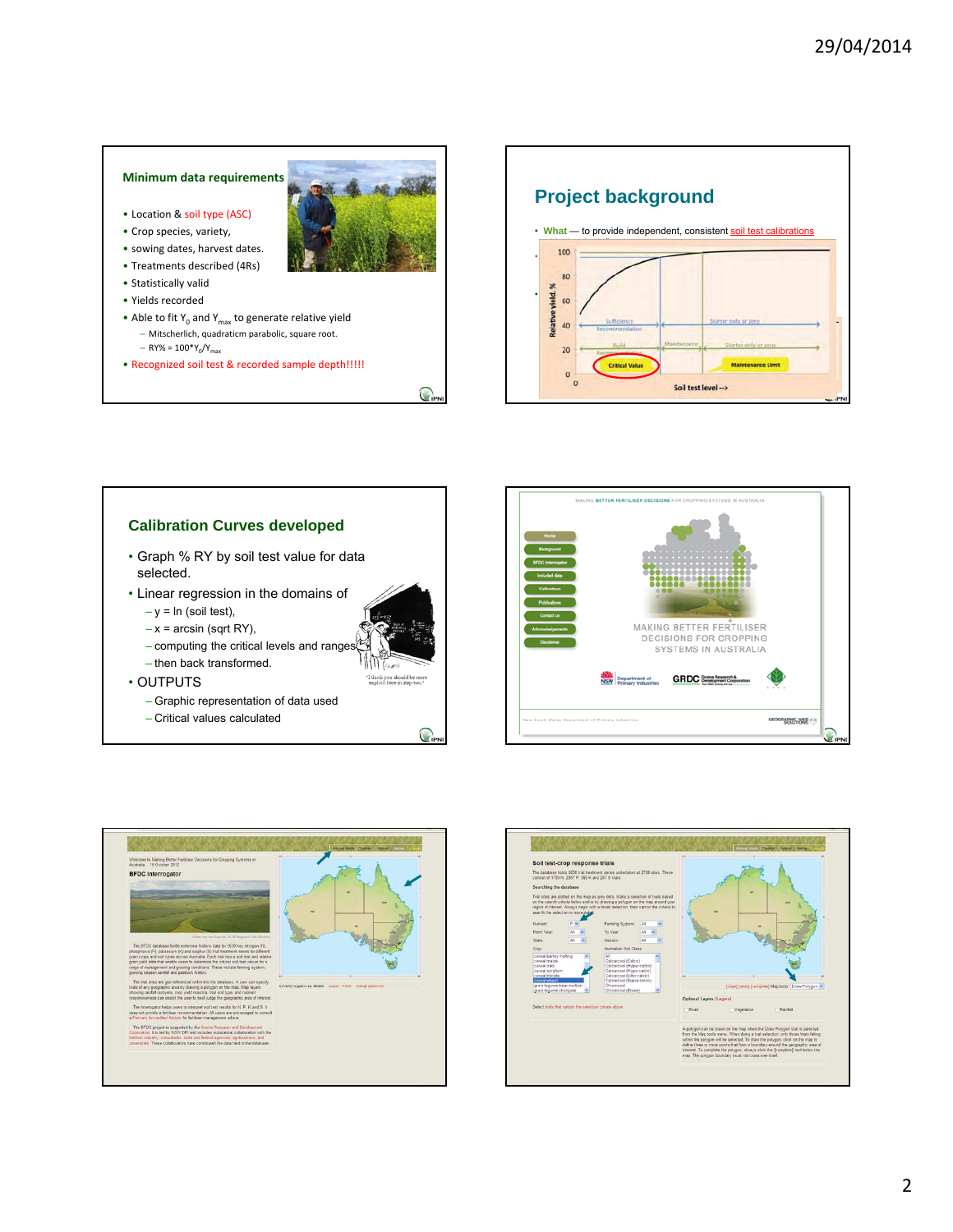